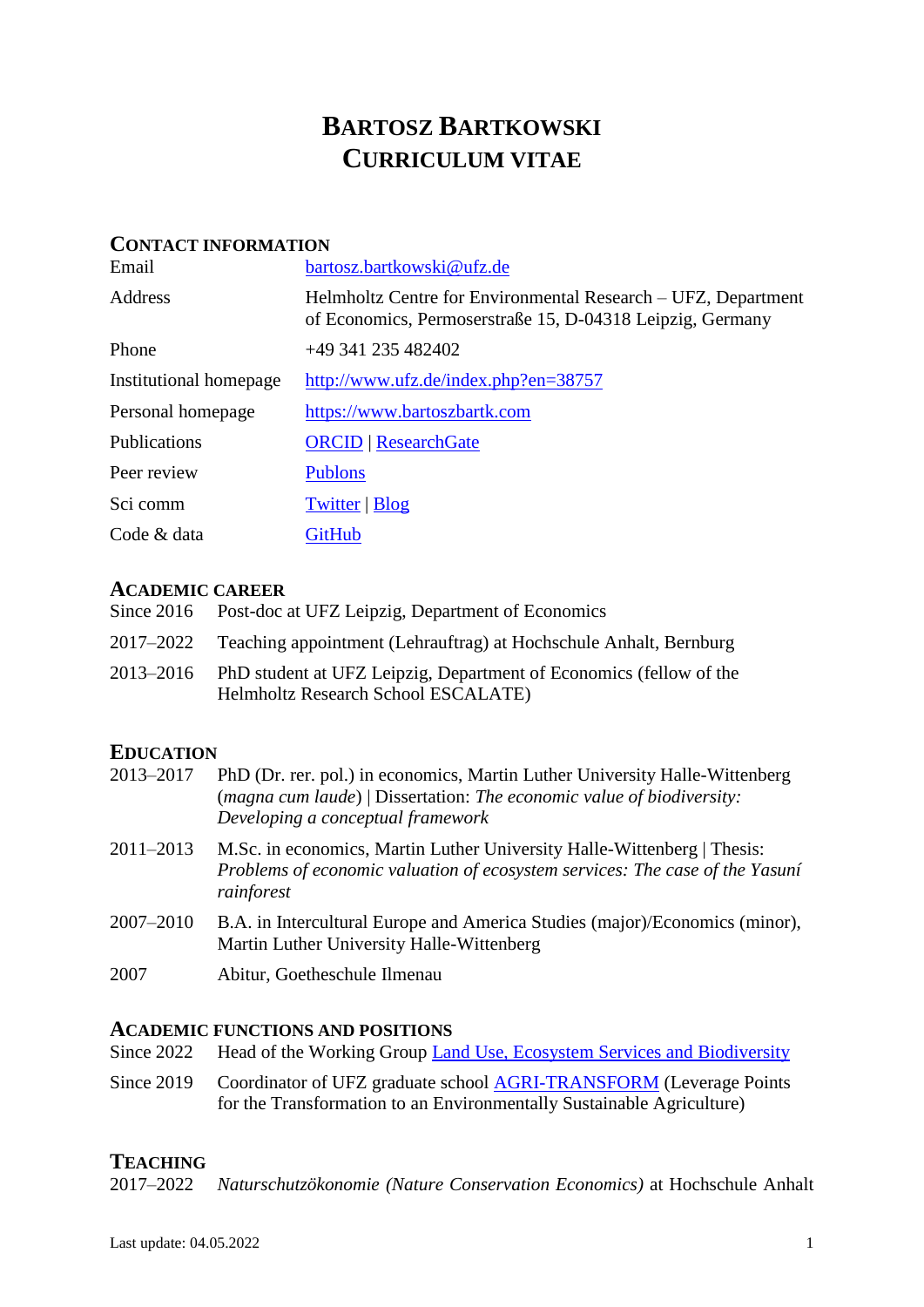in Bernburg

# **SUPERVISION**

| Since 2022 | Charlotte Schüßler, PhD thesis, Moral disengagement in sustaining<br><i>environmentally damaging food production and demand</i> (working title)                                                       |
|------------|-------------------------------------------------------------------------------------------------------------------------------------------------------------------------------------------------------|
| Since 2020 | Marta Bonato, PhD thesis, <i>Exploring agricultural diversification strategies to</i><br><i>foster landscape multifunctionality</i> (working title)                                                   |
| 2020       | Malin Gütschow, Master's thesis (Uni Leipzig), Farmers' Action Space and<br>Barriers to the Implementation of Climate Change Mitigation Practices in<br>Agriculture: The Case of Saxon Arable Farming |
| Since 2019 | Marieke Baaken, PhD thesis, Behavioural insights and adequate policy<br><i>responses for sustainable agriculture</i> (working title)                                                                  |
| 2018       | Lea Siebert, Master's thesis (TU Berlin), <i>Energy crops and erosion control in</i><br>Germany in the context of the Bioeconomy Strategy                                                             |

# **INVITED TALKS & GUEST LECTURES**

| 2022 | Economics of Social–Ecological Systems, online guest lecture at Aarhus<br>University                                                                                                                               |
|------|--------------------------------------------------------------------------------------------------------------------------------------------------------------------------------------------------------------------|
| 2021 | Agrarumweltpolitik (Agri-environmental policy), guest lecture at Hochschule<br>Anhalt, Bernburg                                                                                                                    |
| 2021 | Degrowth: The Only Real Sustainability Strategy, Misguided Marketing of a<br>Great Idea or the Other Growth Fetishism?, online guest lecture at Vrije<br>Universiteit Amsterdam                                    |
| 2020 | Degrowth: The Only Real Sustainability Strategy, Misguided Marketing of a<br>Great Idea or the Other Growth Fetishism?, online guest lecture at Vrije<br>Universiteit Amsterdam                                    |
| 2020 | Bioeconomy and ecosystem services, guest lecture within online PhD course<br>'The Future of the Bioeconomy: circular and ecosystem services-aware?',<br>University of Helsinki/NOVA                                |
| 2018 | Deliberative Monetary Valuation, guest lecture at University of Kassel,<br>Witzenhausen                                                                                                                            |
| 2017 | <i>Are diverse ecosystems more valuable?</i> , invited talk at workshop "Valuation of<br>grassland species diversity and related ecosystem services in Europe", ETH<br>Zürich                                      |
| 2017 | <i>Okonomische Bewertung (Economic valuation)</i> , guest lecture at University of<br>Halle                                                                                                                        |
| 2017 | Umweltpolitik (Environmental Policy), guest lecture at TU Berlin                                                                                                                                                   |
| 2017 | Am Gelde hängt doch alles? Mythos monetärer Wachstumszwang (It's all<br>about money, isn't it? The myth of a monetary growth imperative), invited talk<br>at workshop "Wachstumszwang", University Witten/Hardecke |

# **PROJECT AQUISITION**

2022 BIOcean5D: : Marine Biodiversity Assessment and Prediction Across Space,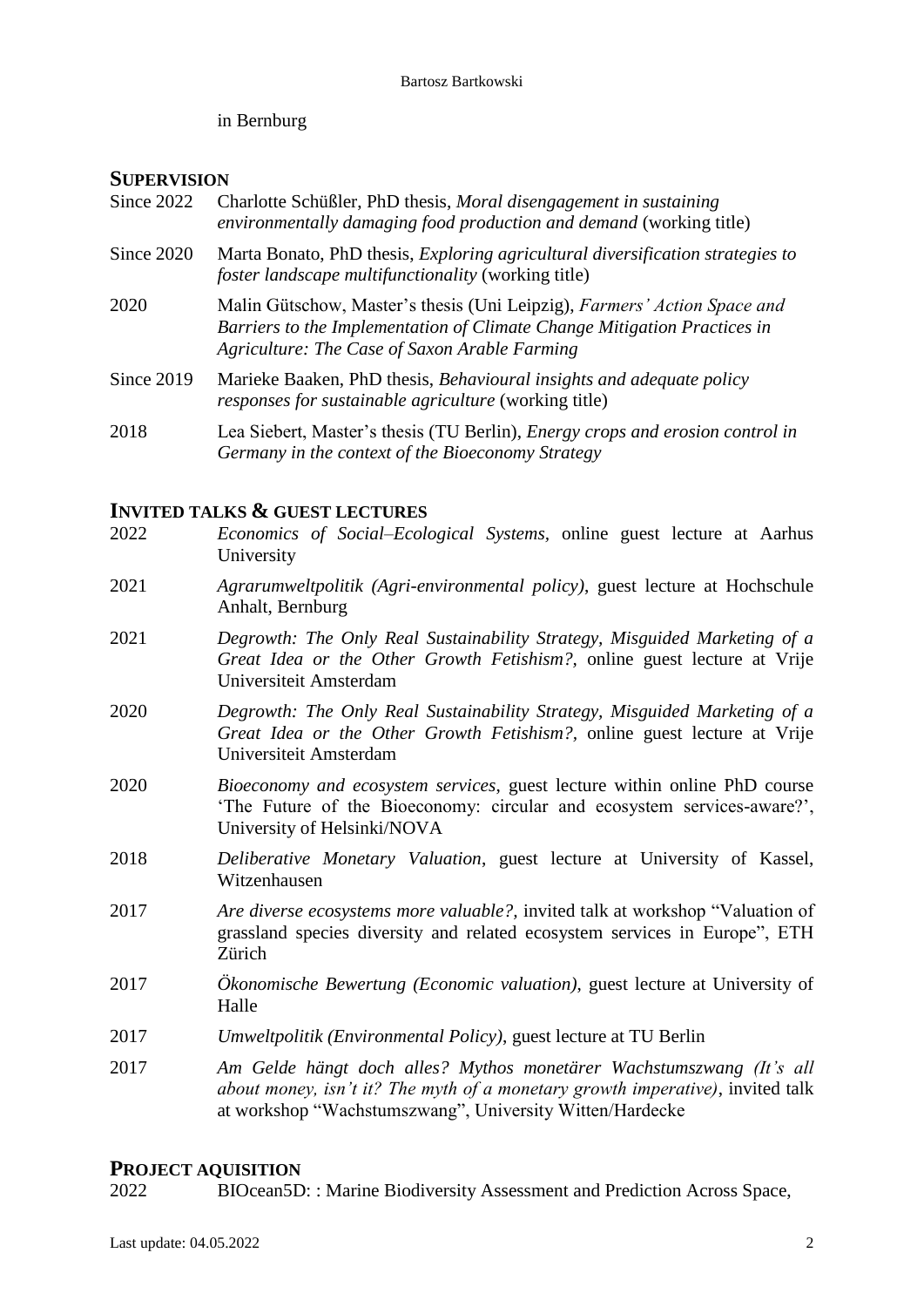|      | Time and Human Scales<br>Funder: Horizon Europe<br>Role: Partner<br>Partners: EMBL, CNRS, IFREMER, EMBRC, IOPAN, MPI, AWI, DTU, UC,<br>NORCE, ETHZ, SZN, USOTON, NOC, UWIEN, FTO, ENEA, CISC, UP,<br>SU, VLIZ, CIRAD, MBA, BIOBYTE, UGOTT, UPVD, CEA                                                            |
|------|-----------------------------------------------------------------------------------------------------------------------------------------------------------------------------------------------------------------------------------------------------------------------------------------------------------------|
| 2022 | AgriScape – Zielkonflikte auf dem Weg zu multifunktionalen<br>Agrarlandschaften (Nachwuchsgruppe/junior research group)<br>Funder: BMBF<br>Role: Co-lead                                                                                                                                                        |
| 2021 | CAP4GI – Leverages and potentials in the Common Agricultural Policy for<br>improved support of Green Infrastructure, biodiversity and ecosystem services<br>Funder: BMBF<br><b>Role: Partner</b><br>Partners: adelphi, University of Rostock, Bodensee-Stiftung,<br>Kompetenzzentrum Natura 2000-Stationen, DNR |
| 2021 | BonaRes – Centre for Soil Research $(3rd$ funding phase)<br>Funder: BMBF<br>Role: Partner<br>Partners: ZALF, TU Munich, BGR, Senckenberg Museum, University of<br>Gießen                                                                                                                                        |
| 2017 | BonaRes – Centre for Soil Research $(2nd$ funding phase)<br>Funder: BMBF<br>Role: Partner<br>Partners: ZALF, TU Munich, BGR, Senckenberg Museum, University of<br>Gießen                                                                                                                                        |
|      | <b>UNSUCCESSFUL GRANT AND PROJECT PROPOSALS</b>                                                                                                                                                                                                                                                                 |

|      | UNSUCCESSI UL GIVAN I AND I ROJECT I ROI OSALS                                                                                                                                                                                                                   |
|------|------------------------------------------------------------------------------------------------------------------------------------------------------------------------------------------------------------------------------------------------------------------|
| 2020 | Call: Volkswagen Foundation, Global Issues – Integrating Different<br>Perspectives on Heritage and Change<br>Project title: Cultural heritage for climate change adaptation in agricultural<br>landscapes in Armenia and Germany (CHARMING)<br>Role: Coordinator |
| 2020 | Call: Horizon2020, FETPROACT-EIC-08-2020<br>Project title: Digital Twins for Sustainable Soil Management in Europe<br>(SoilTwin)<br>Role: Partner                                                                                                                |
| 2020 | Call: Robert Bosch Postdoc Academy for Transformational Leadership                                                                                                                                                                                               |
| 2020 | Call: BMBF FONA, Wertschätzung und Sicherung von Biodiversität in Politik,<br>Wirtschaft und Gesellschaft<br>Project title: Biodiversity conservation through model-based agri-<br>environmental payments (BOOMBAP)<br>Role: Coordinator                         |
| 2020 | Call: Horizon 2020, SFS-01-2019 topic "Biodiversity in action: across<br>farmland and the value chain"<br>Project title: Capitalising on farmland biodiversity by maximising knowledge<br>and benefits from local to European scales (CAPABLE)                   |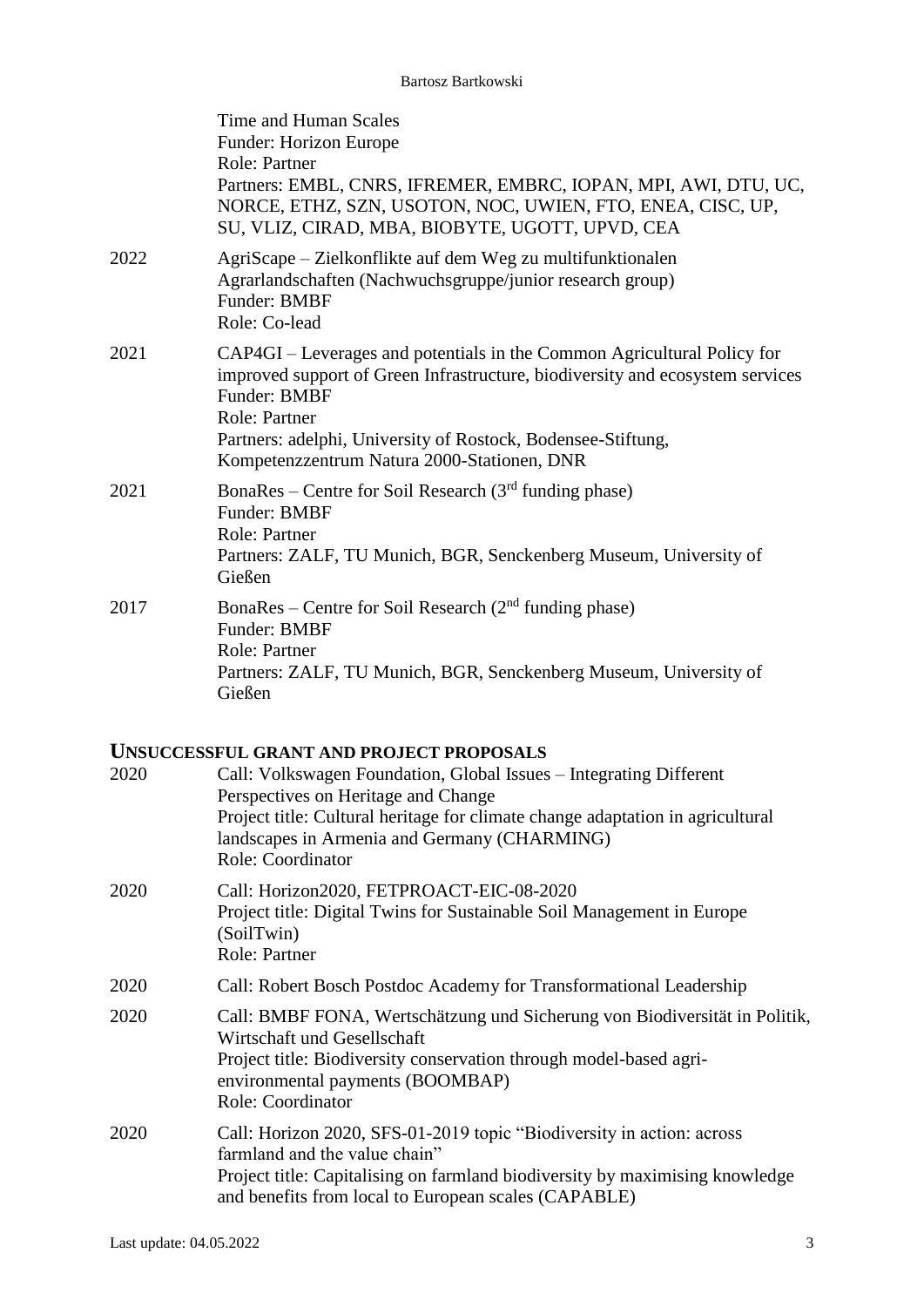Role: Partner

2017 Call: BMBF, Rebound-Effekte aus sozial-ökologischer Perspektive Project title: Rebound-Effekte zwischen Ressourcen- und Energieeffizienz – Synergien und Konflikte (REfiRE) Role: Partner

## **SESSIONS ORGANIZED AT CONFERENCES**

- 2021 *Farmer typologies for agri-environmental policy analysis and design: Methods, uses and insights* (co-chair), Landscape Conference 2021, online
- 2020 *Gesellschaftliche Spannungen bei der Akzeptanz neuer Pflanzenzüchtungsverfahren: moralische Werthaltungen und ethische Argumente* (moderator), GEWISOLA 2020 Conference, online
- 2019 *Agroecology: managing biodiversity and soil health for the sustained provision of ecosystem services in agriculture* (co-chair), ESP10 Conference, Hannover
- 2019 *Collaborative pathfinding: ecosystem service trade-offs and synergies in bioeconomic land-use scenarios* (co-chair), ESEE Conference, Turku
- 2017 *Precision in Governance of Agricultural Soils* (chair)*,* INSPIRATION World Soil Day Conference, Brussels

#### **SCIENCE COMMUNICATION ACTIVITIES**

- 2022 Online discussion as expert with representatives of farmers' associations on EU's Nature Restoration Targets
- 2022 Expert interview in the DLG podcast on Carbon Farming [\(https://www.dlg.org/de/landwirtschaft/themen/podcast;](https://www.dlg.org/de/landwirtschaft/themen/podcast) Folge 13)
- $2021$  Online discussion as expert with  $6<sup>th</sup>$  grade students about the documentary *2040: Join the Regeneration* during SchulKinoWoche
- 2020 *Vielfalt von Lösungen für vielfältige Landschaften: Landnutzungspolitik in Zeiten der Biodiversitätskrise (Diversity of solutions for diverse landscapes: land-use policy in times of biodiversity crisis)*, invited talk at Public Climate School [\(https://www.youtube.com/watch?v=UFQL0IEJrU0\)](https://www.youtube.com/watch?v=UFQL0IEJrU0)
- 2019 *Ökologische Ökonomik & Degrowth (Ecological Economics & Degrowth),* invited talk at the annual congress of ND.Christsein, Dresden
- 2016 Authorship of introductory text on [Ecological Economics](https://www.exploring-economics.com/en/orientation/ecological-economics/) for Exploring Economics

#### **Blogs:**

- Regular contributions on [Skeptische Ökonomie](https://skeptischeoekonomie.wordpress.com/)
- [Agrarumweltpolitik in heterogenen Landschaften: die Kunst der Abwägung,](https://progressive-agrarwende.org/agrarumweltpolitik/) Progressive Agrarwende, 2021.
- [Warum wir anders einkaufen als wir wählen,](https://agrarpolitik-blog.com/2020/03/06/warum-wir-anders-einkaufen-als-wir-waehlen/) Agrarpolitik-Blog, 2020.
- [A synthesis of journal rankings in Agricultural Economics and Environmental & Resource](https://agrarpolitik-blog.com/2019/01/18/a-synthesis-of-journal-rankings-in-agricultural-economics-and-environmental-resource-economics/)  [Economics,](https://agrarpolitik-blog.com/2019/01/18/a-synthesis-of-journal-rankings-in-agricultural-economics-and-environmental-resource-economics/) Agrarpolitik-Blog, 2019.
- [Wem gehört der Boden? Eine institutionenökonomische Perspektive auf Boden-](http://www.esp-de.de/wem-gehoert-der-boden/)[Ökosystemleistungen.](http://www.esp-de.de/wem-gehoert-der-boden/) ESP-DE, 2018.
- [Warum ein vielfältiges Ökosystem ökonomisch wertvoller ist.](http://www.esp-de.de/warum-ein-vielfaeltiges-oekosystem-oekonomisch-wertvoller-ist/) ESP-DE, 2017.
- [Der Wert von Biodiversität als Ausdruck unseres Wissens.](http://www.scilogs.de/umweltforsch/der-wert-biodiversitaet-ausdruck-unwissens/) Umweltforsch, UFZ, 2015.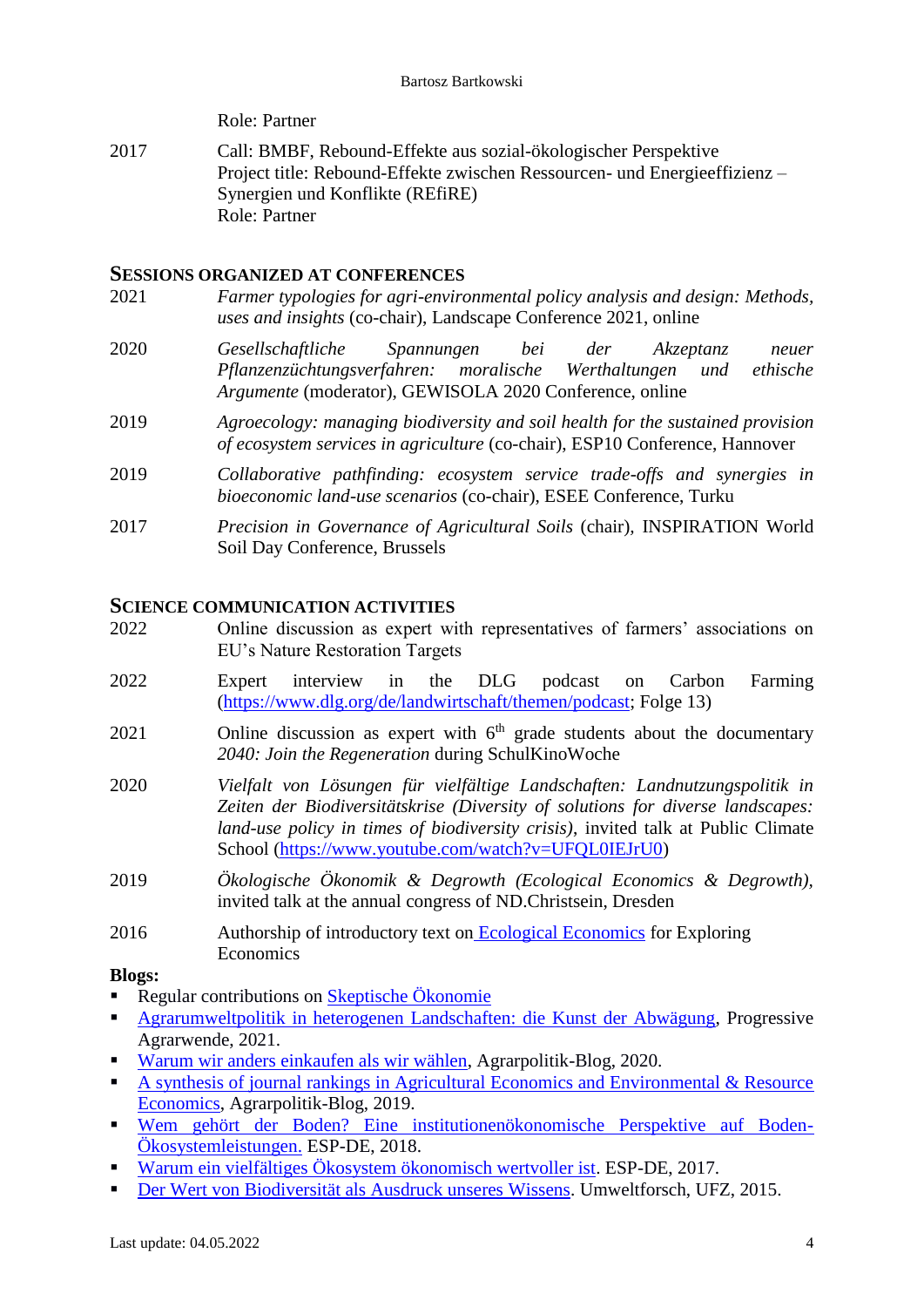#### Bartosz Bartkowski

- [Anthropozentrismus oder Über die unbegründete Dämonisierung von Konzepten.](http://www.scilogs.de/umweltforsch/anthropozentrismus-oder-ueber-die-unbegruendete-daemonisierung-von-konzepten/) Umweltforsch, UFZ, 2014.
- [Ökonomische Bewertung der Natur –](http://www.scilogs.de/umweltforsch/oekonomische-bewertung-natur-wurzel-boesen/) die Wurzel alles Bösen? Umweltforsch, UFZ, 2014.

#### **AWARDS**

2020 Invitation to participate at 7th Lindau Meeting on Economic Sciences (postponed until 2022) 2017 Kurt Rothschild Prize for Economic Journalism as co-author of [Exploring](https://www.exploring-economics.org/en/)  **[Economics](https://www.exploring-economics.org/en/)** 

## **MEMBERSHIPS**

European Association of Environmental and Resource Economists (EAERE) European Association of Agricultural Economists (EAAE) Agricultural Economics Society (AES) German Association of Agricultural Economists (GEWISOLA) European Agrifood Network Result-Based Payments Network

# **REVIEWER ACTIVITY**

*Journals*: Agricultural Systems, Agriculture and Human Values, Agronomy, Australian Journal of Agricultural and Resource Economics, Behavioral Public Policy, Biological Conservation, Ecological Economics, Ecosystem Services, Ecosystems and People, Environmental Policy and Governance, Environmental Processes, Environmental Research Letters, Environmental Science and Policy, Environmental Science and Pollution Research, Environmental Values, Frontiers in Ecology and Evolution, International Journal of Environmental Research and Public Health, Journal of Applied Ecology, Journal of Cleaner Production, Journal of Environmental Economics and Management, Journal of Environmental Planning and Management, Journal of Environmental Management, Land Use Policy, Mitigation and Adaptation Strategies for Global Change, Nature Communications, Ocean & Coastal Management, Œconomia – History/ Methodology / Philosophy, PLOS ONE, Public Administration, Regional Environmental Change, Science Advances, Sustainability, Trends in Food Science and Technology (Details: see [Publons profile\)](https://publons.com/author/1270943/bartosz-bartkowski#profile) *Funding bodies*: UKRI/NCER

#### **INTERESTS**

Philosophy (especially political theory, ethics and epistemology), social psychology, linguistics, history, fantasy and science fiction literature, arthouse cinema, avant-garde jazz, basketball, hiking, blogging [\(https://bartoszbartk.com/blog-skeptische-okonomie/\)](https://bartoszbartk.com/blog-skeptische-okonomie/), editing Wikipedia

#### **PUBLICATIONS**

| # peer-reviewed journal publications    | 31          |
|-----------------------------------------|-------------|
| $\ldots$ as $1^{\rm st}$ author         | 15          |
| # citations (Scopus/WoS/Google Scholar) | 556/513/970 |
| h-index (Scopus/WoS/Google Scholar)     | 12/12/16    |

#### **Peer-reviewed journals:**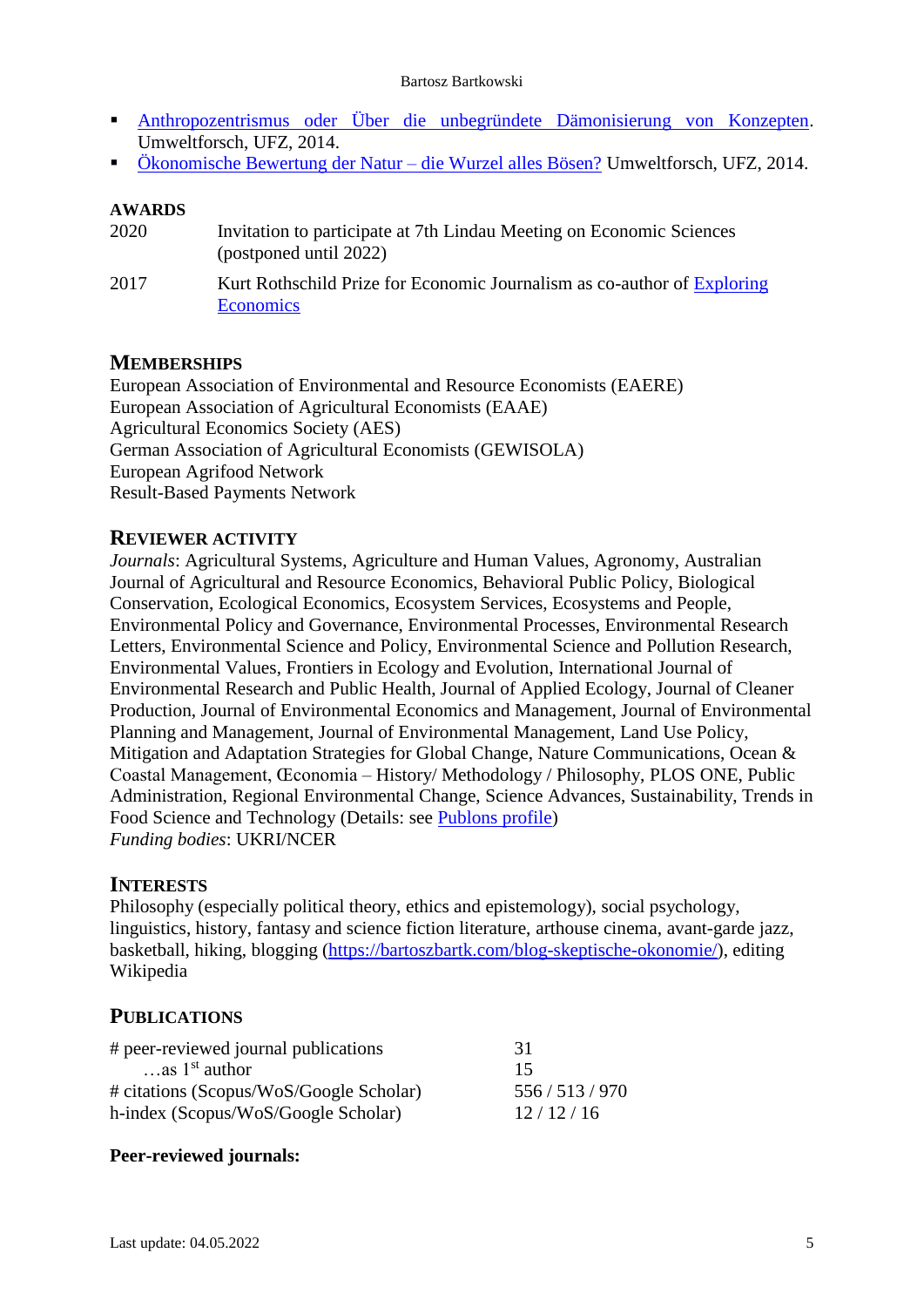- Finger, R., Droste, N., **Bartkowski, B.**, Ang, F., in press. A note on performance indicators for agricultural economic journals. Journal of Agricultural Economics. doi[:10.1111/1477-9552.12473](https://doi.org/10.1111/1477-9552.12473)
- **Bartkowski, B.,** Schüßler, C., Müller, B., 2022. Typologies of European farmers: approaches, methods and research gaps. Regional Environmental Change 22:43. doi[:10.1007/s10113-022-01899-y](https://doi.org/10.1007/s10113-022-01899-y)
- Gütschow, M., **Bartkowski, B.**, Felipe-Lucia, M., 2021. Farmers' action space to adopt sustainable practices: a study of arable farming in Saxony. Regional Environmental Change 21:103. doi[:10.1007/s10113-021-01848-1](https://doi.org/10.1007/s10113-021-01848-1)
- **Bartkowski, B.**, Bartke, S., Hagemann, N., Hansjürgens, B., Schröter-Schlaack, C., 2021. Application of the Governance Disruptions Framework to German agricultural soil policy. SOIL 7: 495–509. doi[:10.5194/soil-7-495-2021](https://doi.org/10.5194/soil-7-495-2021)
- **Bartkowski, B.**, 2021. Don't throw efficiency out with the bathwater: A reply to Jeffery and Verheijen (2020). Environmental Science and Policy 122: 72–74. doi[:10.1016/j.envsci.2021.04.011](https://doi.org/10.1016/j.envsci.2021.04.011)
- **Bartkowski, B.,** Droste, N., Ließ, M., Sidemo-Holm, W., Weller, U., Brady, M.V., 2021. Payments by modelled results: a novel design for agri-environmental schemes. Land Use Policy 102: 105230. doi[:10.1016/j.landusepol.2020.105230](https://doi.org/10.1016/j.landusepol.2020.105230)
- Kaim, A., **Bartkowski, B.,** Lienhoop, N., Schröter-Schlaack, C., Volk, M., Strauch, M., 2021. Combining biophysical optimization with economic preference analysis for agricultural land use allocation. Ecology & Society 26(1). doi[:10.5751/ES-12116-260109](https://doi.org/10.5751/ES-12116-260109)
- D'Amato, D., **Bartkowski, B.,** Droste, N., 2020. Reviewing the interface of bioeconomy and ecosystem service research. Ambio 49(12): 1878–1896. doi[:10.1007/s13280-020-](https://doi.org/10.1007/s13280-020-01374-0) [01374-0](https://doi.org/10.1007/s13280-020-01374-0)
- Baum, C.M., **Bartkowski, B.**, 2020. It's not all about funding: Fostering interdisciplinary collaborations in sustainability research from a European perspective. Energy Research & Social Science 70: 101723. doi[:10.1016/j.erss.2020.101723](https://doi.org/10.1016/j.erss.2020.101723)
- **Bartkowski, B.**, Beckmann, M., Drechsler, M., Kaim, A., Liebelt, V., Müller, B., Witing, F., Strauch, M., 2020. Aligning agent-based modelling with multi-objective land-use allocation: Identification of policy gaps and feasible pathways to biophysically optimal landscapes. Frontiers in Environmental Science 8. doi[:10.3389/fenvs.2020.00103](https://doi.org/10.3389/fenvs.2020.00103)
- **Bartkowski, B.**, Bartke, S., Helming, K., Paul, C., Techen, A., Hansjürgens, B., 2020. Potential of the economic valuation of soil-based ecosystem services to inform sustainable soil management and policy. PeerJ 8: e8749. doi[:10.7717/peerj.8749](https://peerj.com/articles/8749)
- **Bartkowski, B.**, Baum, C.M., 2019. Dealing with rejection: An application of the exit– voice framework to genome-edited food. Frontiers in Bioengineering and Biotechnology 7. doi[:10.3389/fbioe.2019.00057](https://doi.org/10.3389/fbioe.2019.00057)
- Förster, J., Schmidt, S., **Bartkowski, B.**, Lienhoop, N., Albert, C., Wittmer, H., 2019. Incorporating environmental costs of ecosystem service loss in political decision making: A synthesis of monetary values for Germany. PLOS ONE 14(2): e0211419. doi[:10.1371/journal.pone.0211419](https://doi.org/10.1371/journal.pone.0211419)
- Schaafsma, M., **Bartkowski, B.**, Lienhoop, N., 2018. Guidance for Deliberative Monetary Valuation studies. International Review of Environmental and Resource Economics 12(2– 3): 267–323. doi[:10.1561/101.00000103](http://doi.org/10.1561/101.00000103)
- **Bartkowski, B.**, Theesfeld, I., Pirscher, F., Timaeus, J., 2018. Snipping around for food: Economic, ethical and policy implications of CRISPR/Cas genome editing. Geoforum 96C: 172-180. doi: 10.1016/j.geoforum.2018.07.017
- **Bartkowski, B.**, Bartke, S., 2018. Leverage points for governing agricultural soils: a review of empirical studies of European farmers' decision-making. Sustainability 10(9): 3179. doi[:10.3390/su10093179](http://doi.org/10.3390/su10093179)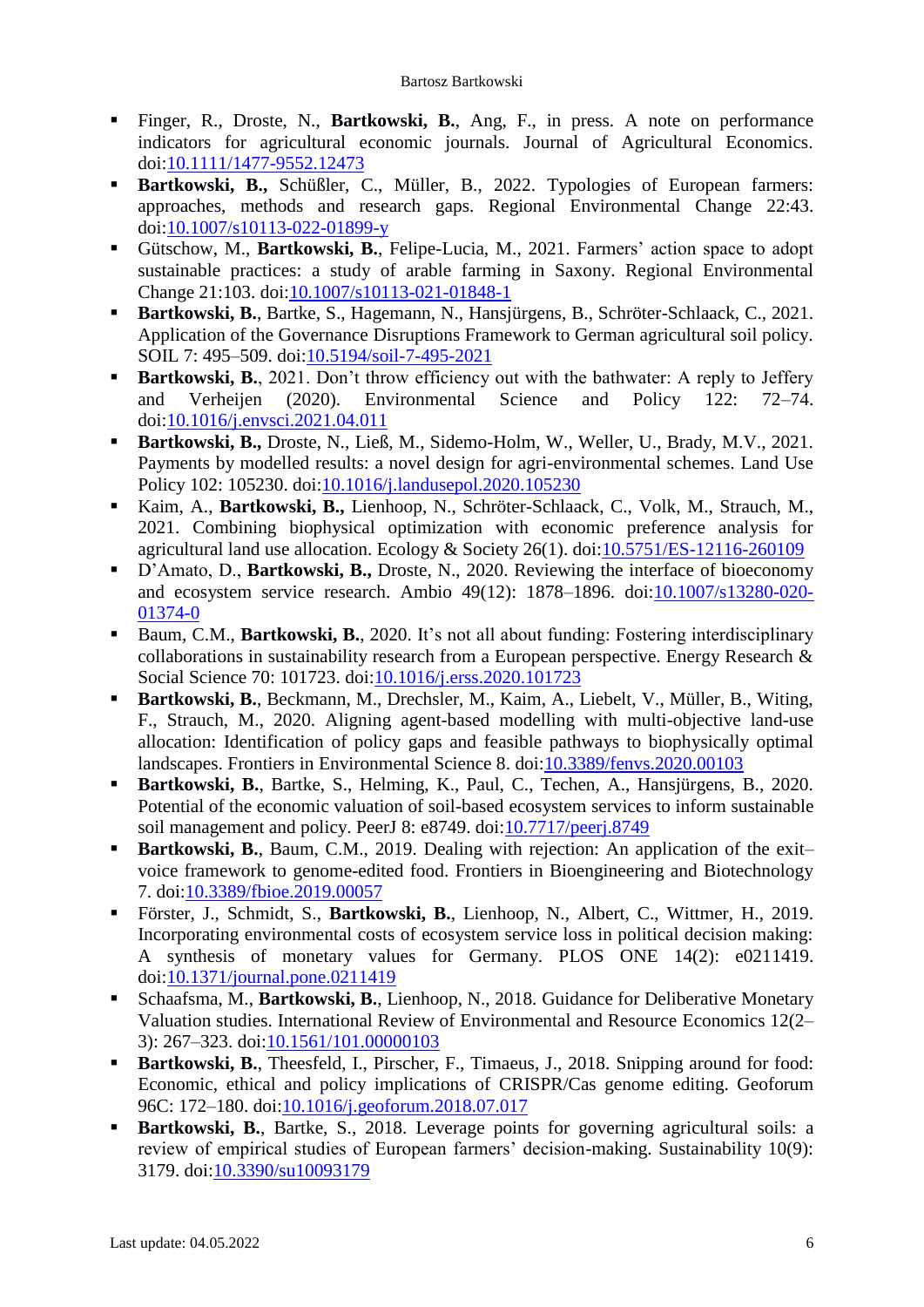- **Bartkowski, B.**, Hansjürgens, B., Möckel, S., Bartke, S., 2018. Institutional economics of agricultural soil ecosystem services. Sustainability 10(7): 2447. doi[:10.3390/su10072447](https://doi.org/10.3390/su10072447)
- Strunz, S., **Bartkowski, B.**, 2018. Degrowth, the project of modernity, and liberal democracy. Journal of Cleaner Production 196, 1158–1168. doi[:10.1016/j.jclepro.2018.06.148](https://doi.org/10.1016/j.jclepro.2018.06.148)
- Helming, K., Daedlow, K., Paul, C., Techen, A.-K., Bartke, S., **Bartkowski, B.**, Kaiser, D., Wollschläger, U., Vogel, H.-J., 2018. Managing soil functions for a sustainable bioeconomy – assessment framework and state of the art. Land Degradation & Development 29(9): 3112–3126. doi[:10.1002/ldr.3066](https://doi.org/10.1002/ldr.3066)
- Ziv, G., Hassall, C., **Bartkowski, B.**, Cord, A., Kaim, A., Kalamandeen, M., Landaverde, P., Melo, J., Seppelt, R., Shannon, C., Václavík, T., Zoderer, B., Beckmann, M., 2018. A bird's eye view over ecosystem services in Natura 2000 sites across Europe. Ecosystem Services 30, 287–298. doi[:10.1016/j.ecoser.2017.08.011](https://doi.org/10.1016/j.ecoser.2017.08.011)
- **Bartkowski, B.**, Lienhoop, N., 2018. Beyond Rationality, Towards Reasonableness: Enriching the Theoretical Foundation of Deliberative Monetary Valuation. Ecological Economics 143, 97–104. doi[:10.1016/j.ecolecon.2017.07.015](https://doi.org/10.1016/j.ecolecon.2017.07.015)
- Droste, N., **Bartkowski, B.**, 2018. Ecosystem Service Valuation for National Accounting: A Reply to Obst, Hein and Edens (2016). Environmental and Resource Economics 71(1), 205–215. doi[:10.1007/s10640-017-0146-3](https://doi.org/10.1007/s10640-017-0146-3)
- **Bartkowski, B.**, 2017. Degrowth, organic agriculture and GMOs: A reply to Gomiero (2017, JCLEPRO). Journal of Cleaner Production 168, Part C, 904–907. doi[:10.1016/j.jclepro.2017.09.079](https://doi.org/10.1016/j.jclepro.2017.09.079)
- Cord, A.F., **Bartkowski, B.**, Beckmann, M., Dittrich, A., Hermans-Neumann, K., Kaim, A., Lienhoop, N., Locher-Krause, K., Priess, J., Schröter-Schlaack, C., Schwarz, N., Seppelt, R., Strauch, M., Václavík, T., Volk, M., 2017. Towards systematic analyses of ecosystem service trade-offs and synergies: Main concepts, methods and the road ahead. Ecosystem Services 28, Part C, 264–272. doi[:10.1016/j.ecoser.2017.07.012](https://doi.org/10.1016/j.ecoser.2017.07.012)
- Klauer, B., **Bartkowski, B.**, Manstetten, R., Petersen, T., 2017. Sustainability as a Fair Bequest: An Evaluation Challenge. Ecological Economics 141, 136–143. doi[:10.1016/j.ecolecon.2017.06.001](https://doi.org/10.1016/j.ecolecon.2017.06.001)
- **Bartkowski, B.**, 2017. Are diverse ecosystems more valuable? Economic value of biodiversity as result of uncertainty and spatial interactions in ecosystem service provision. Ecosystem Services 24, 50–57. doi[:10.1016/j.ecoser.2017.02.023](https://doi.org/10.1016/j.ecoser.2017.02.023)
- Dittrich, A., von Wehrden, H., Abson, D.J., **Bartkowski, B.**, Cord, A.F., Fust, P., Hoyer, C., Kambach, S., Meyer, M.A., Radzevičiūtė, R., Nieto Romero, M., Seppelt, R., Beckmann, M., 2017. Mapping and analysing historical indicators of ecosystem services in Germany. Ecological Indicators 75, 101–110. doi[:10.1016/j.ecolind.2016.12.010](https://doi.org/10.1016/j.ecolind.2016.12.010)
- **Bartkowski, B.**, Lienhoop, N., 2017. Democracy and valuation—a reply to Schläpfer (2016). Ecological Economics 131, 557–560. doi[:10.1016/j.ecolecon.2016.05.011](https://doi.org/10.1016/j.ecolecon.2016.05.011)
- **Bartkowski, B.**, Lienhoop, N., Hansjürgens, B., 2015. Capturing the complexity of biodiversity: A critical review of economic valuation studies of biological diversity. Ecological Economics 113, 1–14. doi[:10.1016/j.ecolecon.2015.02.023](https://doi.org/10.1016/j.ecolecon.2015.02.023)
- Lienhoop, N., **Bartkowski, B.**, Hansjürgens, B., 2015. Informing biodiversity policy: The role of economic valuation, deliberative institutions and deliberative monetary valuation. Environmental Science & Policy 54, 522–532. doi[:10.1016/j.envsci.2015.01.007](https://doi.org/10.1016/j.envsci.2015.01.007)
- Iliopoulos, C.N., Valentinov, V., Kvartiuk, V., Bartkowski, B., 2013. Government–third sector relations in European rural development: A critical perspective. Nonprofit Policy Forum 4, 65–80. doi[:10.1515/npf-2013-0001](https://doi.org/10.1515/npf-2013-0001)

# **Other journals:**

 **Bartkowski, B.**, 2018. Nach uns die Sintflut? Degrowth und die Suche nach Alternativen zum Wachstumsparadigma. Hirschberg 71, 428–431.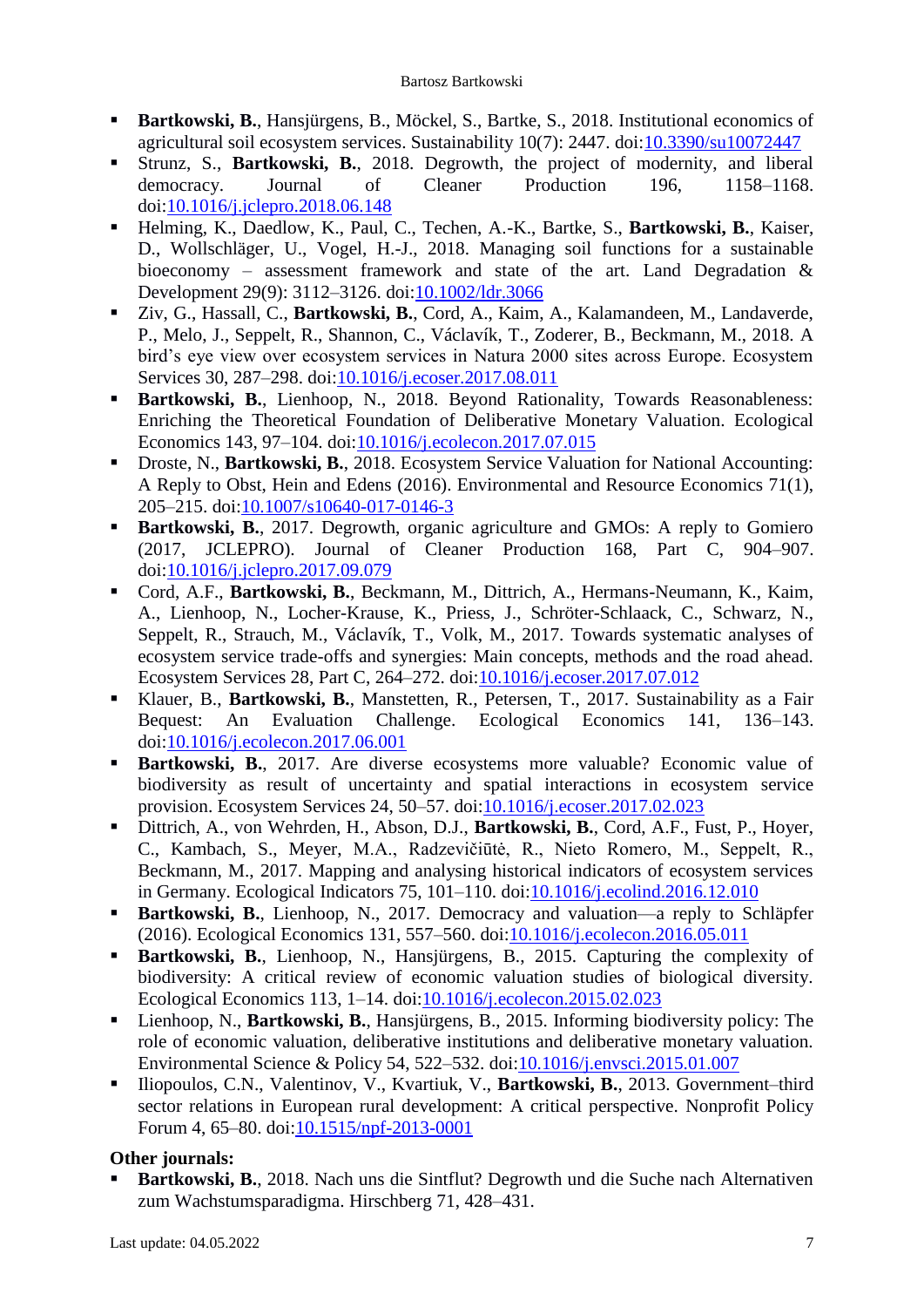Schindler, H., Strunz, S., **Bartkowski, B.**, 2017. Am Gelde hängt doch alles? – Mythos monetärer Wachstumszwang. Ökologisches Wirtschaften 32, 23–25.

#### **Books:**

 **Bartkowski, B.**, 2017. Economic Valuation of Biodiversity: An Interdisciplinary Conceptual Perspective. Routledge, New York. ISBN 978-1-138-03936-0 [hardback]; 978-0-367-15238-3 [paperback].

#### **Book chapters and encyclopaedia entries:**

- **Bartkowski, B.**, Massenberg, J.R., in press. The Economics of Soils' Contribution to Human Well-Being, in: Goss, M.J., Oliver, M.A. (Eds.), Encyclopedia of Soils in the Environment, 2nd edition. Elsevier. doi[:10.1016/B978-0-12-822974-3.00052-5](https://doi.org/10.1016/B978-0-12-822974-3.00052-5)
- Schaafsma, M., **Bartkowski, B.**, 2020. Synergies and trade-offs between ecosystem services, in: Leal Filho, W., Gökçin Özuyar, P., Pace, P.J., Marisa Azul, A., Londero Brandli, L., Wall, T. (Eds.), Encyclopedia of the UN Sustainable Development Goals. Life on Land. Springer, Cham. doi[:10.1007/978-3-319-71065-5\\_117-1](https://doi.org/10.1007/978-3-319-71065-5_117-1)
- **Bartkowski, B.**, Lienhoop, N., 2019. Deliberative Monetary Valuation, in: Oxford Research Encyclopedia in Environmental Science, section Environmental Economics. doi[:10.1093/acrefore/9780199389414.013.595](https://doi.org/10.1093/acrefore/9780199389414.013.595)
- **Bartkowski, B.**, 2019. Valuation of Biodiversity, in: Oxford Research Encyclopedia of Environmental Science, section Environmental Economics. doi[:10.1093/acrefore/9780199389414.013.459](https://doi.org/10.1093/acrefore/9780199389414.013.459)
- **Bartkowski, B.**, 2019. CRISPR/Cas, Precaution and Democracy: The Challenging Governance of a Rapidly Changing Technology, in: Dürnberger, C., Pfeilmeier, S., Schleissing, S. (Eds.), Genome Editing in Agriculture. Between Precaution and Responsibility. Nomos. ISBN 978-3-8487-5518-9. Pp. 181–198.
- **Bartkowski, B.**, Hansjürgens, B., 2019. Risk and uncertainty as source of economic value of biodiversity and ecosystem services, in: Schröter, M., Bonn, A., Klotz, S., Baeßler, C. (Eds.), Atlas of Ecosystem Services: Drivers, Risks, and Societal Responses. Springer, Dodrecht, New York. ISBN 978-3-319-96229-0. Pp. 21–24.
- Hansjürgens, B., Möckel, S., **Bartkowski, B.**, 2019. Boden und Bodenschutz als zentrales Handlungsfeld der Umweltpolitik, in: Dabrowski, M., Wolf, J., Abmeier, K. (Eds.), Umweltpolitik: global und gerecht. Ferdinand Schöningh: Paderborn. ISBN 978-3-506- 70576-1. Pp. 111–144.
- Pirscher, F., **Bartkowski, B.**, Theesfeld, I., Timaeus, J., 2018. Nature-identical outcomes, artificial processes: Governance of CRISPR/Cas genome editing as an ethical challenge, in: James, H.S. (Ed.), Ethical Tensions from New Technology: The Case of Agricultural Biotechnology. CABI, Oxfordshire, Boston. ISBN 978-1-78639-464-4. Pp. 137–150.
- Strunz, S., **Bartkowski, B.**, Schindler, H., 2017. Is there a monetary growth imperative?, in: Victor, P., Dolter, B. (Eds.), Handbook on Growth and Sustainability. Edward Elgar, Cheltenham. ISBN 978-1-78347-355-7. Pp. 460–503.
- **Bartkowski, B.**, 2015. Ein Konzept zur ökonomischen Bewertung der Biodiversität, in: Feit, U., Korn, H. (Eds.), Treffpunkt Biologische Vielfalt XIV: Aktuelle Forschung im Rahmen des Übereinkommens über die Biologische Vielfalt vorgestellt auf einer wissenschaftlichen Expertentagung an der Internationalen Naturschutzakademie Insel Vilm vom 25.-29. August 2014, BfN-Skripten. Bundesamt für Naturschutz, Bonn.

#### **Discussion/working papers:**

- Droste, N., **Bartkowski, B.**, Finger, R., 2021. Hot topics in agricultural and environmental economics – a large-scale bibliometric analysis. LSR Working Paper Series 21/04.
- **Bartkowski, B.**, Bartke, S., Hagemann, N., Hansjürgens, B., Schröter-Schlaack, C., 2021. Application of the Governance Disruptions Framework to German agricultural soil policy. SOIL Discussions. doi[:10.5194/soil-2021-16](https://doi.org/10.5194/soil-2021-16)